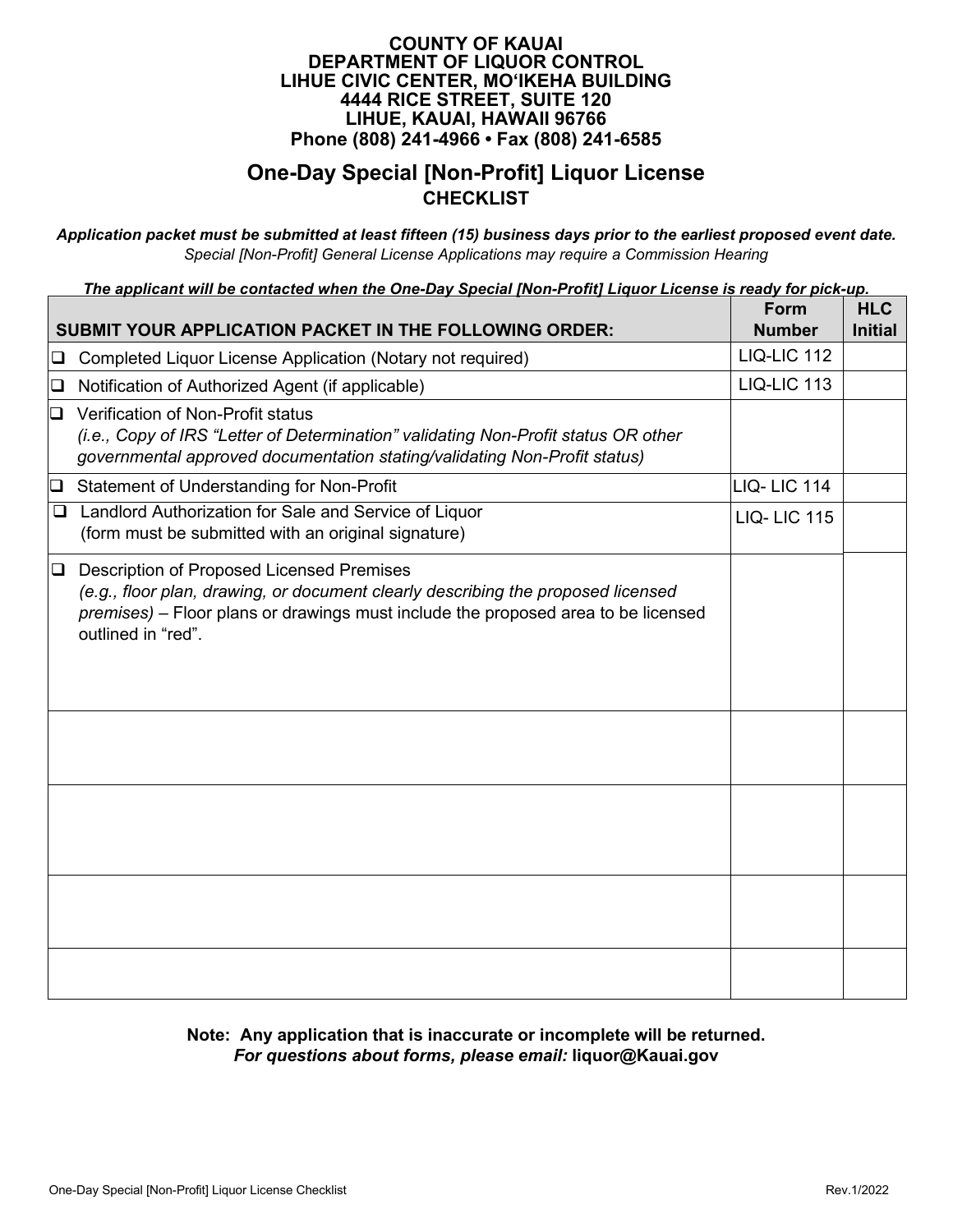# **APPLICATION FOR SPECIAL [NON-PROFIT] LICENSE**

| Name of applicant/organization: Name of applicant/organization:<br>1.<br>2.<br>Type of organization or club (check one):<br>$\Box$ Athletic $\Box$ Charitable $\Box$ Educational $\Box$ Political<br>$\Box$ Social                                                                                                                                                                                                                                                              |                                  |
|---------------------------------------------------------------------------------------------------------------------------------------------------------------------------------------------------------------------------------------------------------------------------------------------------------------------------------------------------------------------------------------------------------------------------------------------------------------------------------|----------------------------------|
|                                                                                                                                                                                                                                                                                                                                                                                                                                                                                 |                                  |
|                                                                                                                                                                                                                                                                                                                                                                                                                                                                                 |                                  |
|                                                                                                                                                                                                                                                                                                                                                                                                                                                                                 |                                  |
|                                                                                                                                                                                                                                                                                                                                                                                                                                                                                 |                                  |
| 3. Purpose of event: <u>contract and a series of events</u> and a series of events and a series of events and a series of events and a series of events and a series of events and a series of events and a series of events and a                                                                                                                                                                                                                                              |                                  |
|                                                                                                                                                                                                                                                                                                                                                                                                                                                                                 |                                  |
| 4.                                                                                                                                                                                                                                                                                                                                                                                                                                                                              |                                  |
| Address and location of event:<br><u> and</u> the contract of the contract of the contract of the contract of the contract of the contract of the contract of the contract of the contract of the contract of the contract of the con<br>5.                                                                                                                                                                                                                                     |                                  |
| 6.                                                                                                                                                                                                                                                                                                                                                                                                                                                                              |                                  |
| 7.                                                                                                                                                                                                                                                                                                                                                                                                                                                                              |                                  |
| Will advance tickets be sold? $\Box$ Yes $\Box$ No Cost of Tickets: \$<br>(each)<br>8.                                                                                                                                                                                                                                                                                                                                                                                          |                                  |
| 9.                                                                                                                                                                                                                                                                                                                                                                                                                                                                              |                                  |
| Are any entertainers under 18 yrs. of age? Q Yes Q No If "yes", please attach a list of minors, their age,                                                                                                                                                                                                                                                                                                                                                                      |                                  |
| birthdates, and parental/guardian consent giving permission for minors to entertain on the premises.                                                                                                                                                                                                                                                                                                                                                                            |                                  |
| Name of adult responsible for minors during performance on the premise: [1983] [1983] [1983] [1983] [1983] [19                                                                                                                                                                                                                                                                                                                                                                  |                                  |
|                                                                                                                                                                                                                                                                                                                                                                                                                                                                                 |                                  |
| Will a third party be involved in operating this event? $\Box$ Yes $\Box$ No Phone #:                                                                                                                                                                                                                                                                                                                                                                                           |                                  |
| Consent of Landlord. The Landlord Authorization for Sale & Service of Liquor (form# LIQ-LIC 115) is required as<br>part of the application. All applicants must abide by all liquor laws of the State of Hawaii and the Rules of the<br>County of Kauai Liquor Commission pertaining to a Special license:<br>Section 281-71. Posting of license. The Special License must be posted and exposed to view on the premises,<br>convenient for inspection on the day of the event. |                                  |
| <b>SIGNATURE Applicant / Licensee</b>                                                                                                                                                                                                                                                                                                                                                                                                                                           | <b>DATE</b>                      |
| <b>PRINT Applicant / Licensee</b>                                                                                                                                                                                                                                                                                                                                                                                                                                               | <b>TITLE</b>                     |
| For KDLC Office Use Only                                                                                                                                                                                                                                                                                                                                                                                                                                                        |                                  |
| ENTRY DATE: ___________________                                                                                                                                                                                                                                                                                                                                                                                                                                                 | $\Box$ Approved<br>$\Box$ Denied |
| KDLC INITIAL: WELL ARE AN ARRIVED AND THE STATE OF THE STATE OF THE STATE OF THE STATE OF THE STATE OF THE STATE OF THE STATE OF THE STATE OF THE STATE OF THE STATE OF THE STATE OF THE STATE OF THE STATE OF THE STATE OF TH                                                                                                                                                                                                                                                  |                                  |
| One-DaySpecial License #:                                                                                                                                                                                                                                                                                                                                                                                                                                                       | Leo Sandoval, Director<br>Date   |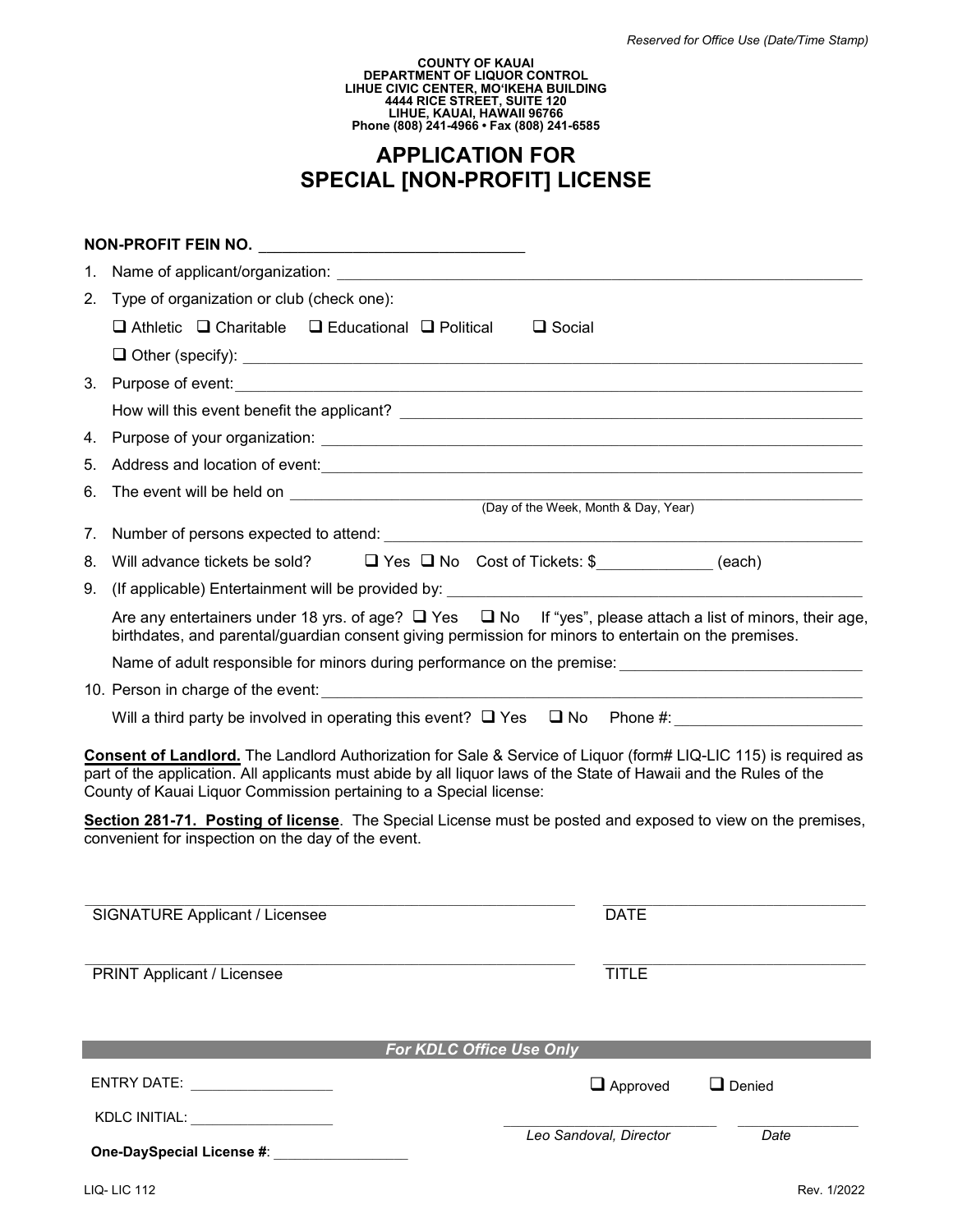#### **NOTIFICATION OF AUTHORIZED AGENT**

Effective Date:\_\_\_\_\_\_\_\_\_\_\_\_\_\_\_\_\_\_\_\_\_\_\_\_\_\_\_\_ *Maximum representation is one (1) year. If less than one (1) year, enter the end date:*  $\blacksquare$ License Number(s) for existing licensees:<br> Licensee/Applicant:  $\Box$ **Licensee/Applicant Contact Name:** \_\_\_\_\_\_\_\_\_\_\_\_\_\_\_\_\_\_\_\_\_\_\_\_\_\_\_\_\_\_\_\_\_\_\_\_\_\_\_\_\_\_\_\_\_\_\_\_\_\_ Title: \_\_\_\_\_\_\_\_\_\_\_\_\_\_\_\_\_\_\_\_\_\_\_\_\_\_\_\_\_ Bus. #:\_\_\_\_\_\_\_\_\_\_\_\_\_\_\_\_\_\_\_\_ Mobile #: \_\_\_\_\_\_\_\_\_\_\_\_\_\_\_\_\_\_\_\_\_\_ Email:\_\_\_\_\_\_\_\_\_\_\_\_\_\_\_\_\_\_\_\_\_\_\_\_\_\_\_\_\_\_\_\_\_\_\_

Licensee/Applicant certifies that the above named authorized agent may act on their behalf before the Kauai Department of Liquor Control. Representation is limited to one (1) year, and must be renewed annually.

SIGNATURE Licensee (Owner) Date

 $\_$  , and the set of the set of the set of the set of the set of the set of the set of the set of the set of the set of the set of the set of the set of the set of the set of the set of the set of the set of the set of th

\_\_\_\_\_\_\_\_\_\_\_\_\_\_\_\_\_\_\_\_\_\_\_\_\_\_\_\_\_\_\_\_\_\_\_\_\_\_\_\_\_\_\_\_\_\_\_\_\_\_\_\_\_\_\_\_

PRINT Licensee (Owner)

*For KDLC Office Use Only*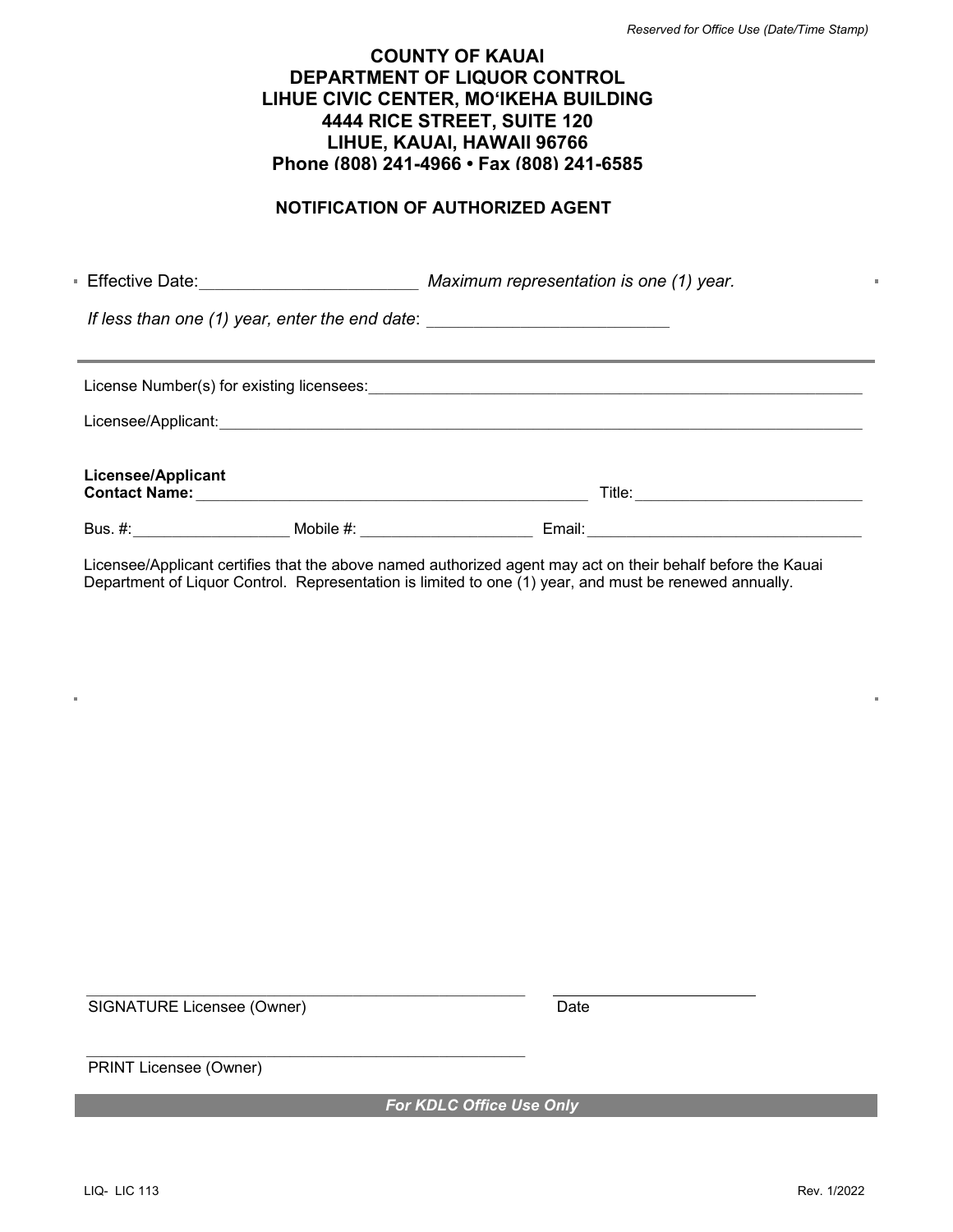# **STATEMENT OF UNDERSTANDING FOR ONE-DAY SPECIAL [NON-PROFIT] LICENSE**

Applicant:  $\blacksquare$ 

In exchange for the granting of a SPECIAL ONE-DAY license, the above-named applicant acknowledges that:

- 1. The applicant is a not-for-profit organization of which no part of the income or profit derived from the use of this special license shall be distributable to its members, directors or officers. If a third party will receive a distribution, please note if the third party is a not-for-profit entity and confirm funds will be used for the required purpose of the applicant.
- 2. The applicant shall comply with the liquor laws of the State of Hawaii and the Rules of the County of Kauai Liquor Commission [reference HRS 281-31(j)]. Additionally, the applicant is responsible for its employees', contractors' or agents' compliance with the liquor laws of the State of Hawaii and the Rules of the Liquor Commission.
- 3. The applicant is not required to register its employees or maintain time records for its employees.
- 4. Permissible hours of operation for a Special One-Day license for the sale, service or consumption of liquor shall be from 6:00 a.m. to 12:00 midnight or as otherwise approved by the Liquor Commission.
- 5. Minors under the age of eighteen (18) will not be allowed to sell or serve liquor; minors under the age of twentyone (21) will be closely supervised by a competent adult.
- 6. Liquor Control Investigators are authorized to enter the premises and/or function to inspect for compliance with the liquor laws of the State of Hawaii and the Rules of the Liquor Commission.
- 7. The applicant will be held accountable for maintaining fiscal records of the purchase and the sale of liquor for this function or any distributions of money derived from this function or event. All fiscal records will be maintained within the State of Hawaii and these records, including but not limited to, sales records, invoices, and records of distributions of funds, shall be made available for inspection and/or auditing by the Department of Liquor Control upon request. Fiscal records shall be preserved for a period of not less than one year, unless so authorized by the Liquor Commission.

 $\_$  , and the set of the set of the set of the set of the set of the set of the set of the set of the set of the set of the set of the set of the set of the set of the set of the set of the set of the set of the set of th

8. The applicant may hire second party caterer(s) for food only (no liquor).

ACKNOWLEDGE RECEIPT AND UNDERSTANDING:

SIGNATURE Applicant **DATE** 

PRINT Applicant TITLE

 $\_$  , and the state of the state of the state of the state of the state of the state of the state of the state of the state of the state of the state of the state of the state of the state of the state of the state of the